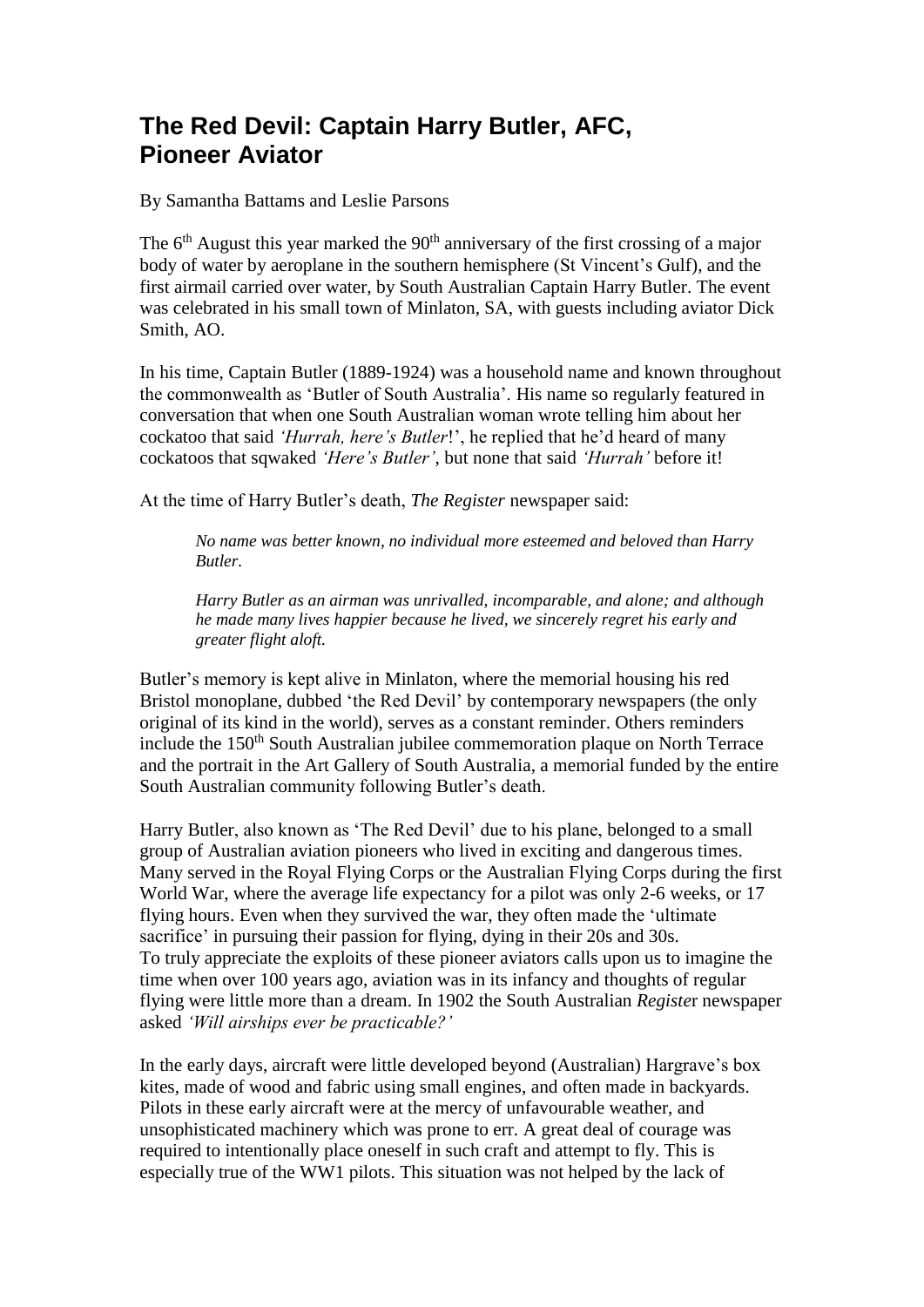parachutes which were rarely given to pilots, as they were reserved for 'observers' in air balloons. Even the most skilful of aviators had to rely upon not only their ability but also their luck. Despite his undoubted skill as a pilot (often referred to in contemporary reports) and his commitment to safety (he never drunk spirits for this reason), Harry Butler's life motto was *'Luck, Pluck and Ability'.* 

From his early days on the farm outside Minlaton, Harry had a love of all things related to aviation. His obsession with flying was established from a childhood spent experimenting with the wingspans and aeronautics of his mother's chickens and making model planes with his friends. As a young man, he joined another early South Australian aviation pioneer in Carl W. Wittber on the plains north of Adelaide, developing home made aircraft and learning all he could about flying. It took him 9 hours motorcycling from Minlaton to Dry Creek to join these efforts. Although these experiments often only resulted in hopping across rough fields, it was enough to peak his interest and firm up his dream of flying. The government later ordered that all backyard aircraft operations were to be ceased due to WW1: in anger, Wittber burnt his planes.

The first World War was partly seen as an opportunity to realise Harry's dream of flying. After travelling to Melbourne with his sights set on joining the Australian Flying Corps, he showed his natural aptitude by becoming the only applicant to be accepted (as an engineer) from his group into the recently formed Central Flying School at Point Cook. *The Bulletin* observed that this farm boy (who had only attended primary school) had won a place over other university and college educated applicants (he was later to attend Christchurch College, now part of Cambridge in the UK).

A hiccup occurred when Butler's chronic asthma and lack of formal education caused problems for his flying career with the Australian Flying Corps. There were also limited opportunities for flying due to the small number of aircraft available at the time in Australia. But the strength of Butler's desire to fly and do his bit for the allied war effort led him to beg his father to pay his passage to the UK so he could enter the Royal Flying Corps. He vowed that he would go to the UK 'by hook or by crook'. Once there, he joined the RFC as an engineer and quickly became a pilot and rose up through the ranks, becoming a Chief Flight Instructor.

As a pilot over the Western Front in France and then as an instructor training 2,700 pilots in the UK, Harry Butler's contribution to the allied war effort was enormous. He was also involved in protecting the UK, chasing German planes which were dropping bombs on Ramsgate. He was subsequently mentioned in despatches for his part in the capturing of two German submarines and later decorated with the Air Force Cross.

A small number of the brave pioneer aviators who made it through the war, like Butler, used the skills that they had honed in combat in the skies over Europe to bring aviation to the Australian people. Harry's fame and contribution to aviation did not end with the armistice in 1918, as he came back with a plan to bring aviation to the people of South Australia. He purchased two planes from the RFC, one of which was the Bristol M1c monoplane, 'The Red Devil'. The Bristol was the fastest of its kind at the time, reaching a speed of 132 miles per hour, little more than the modern family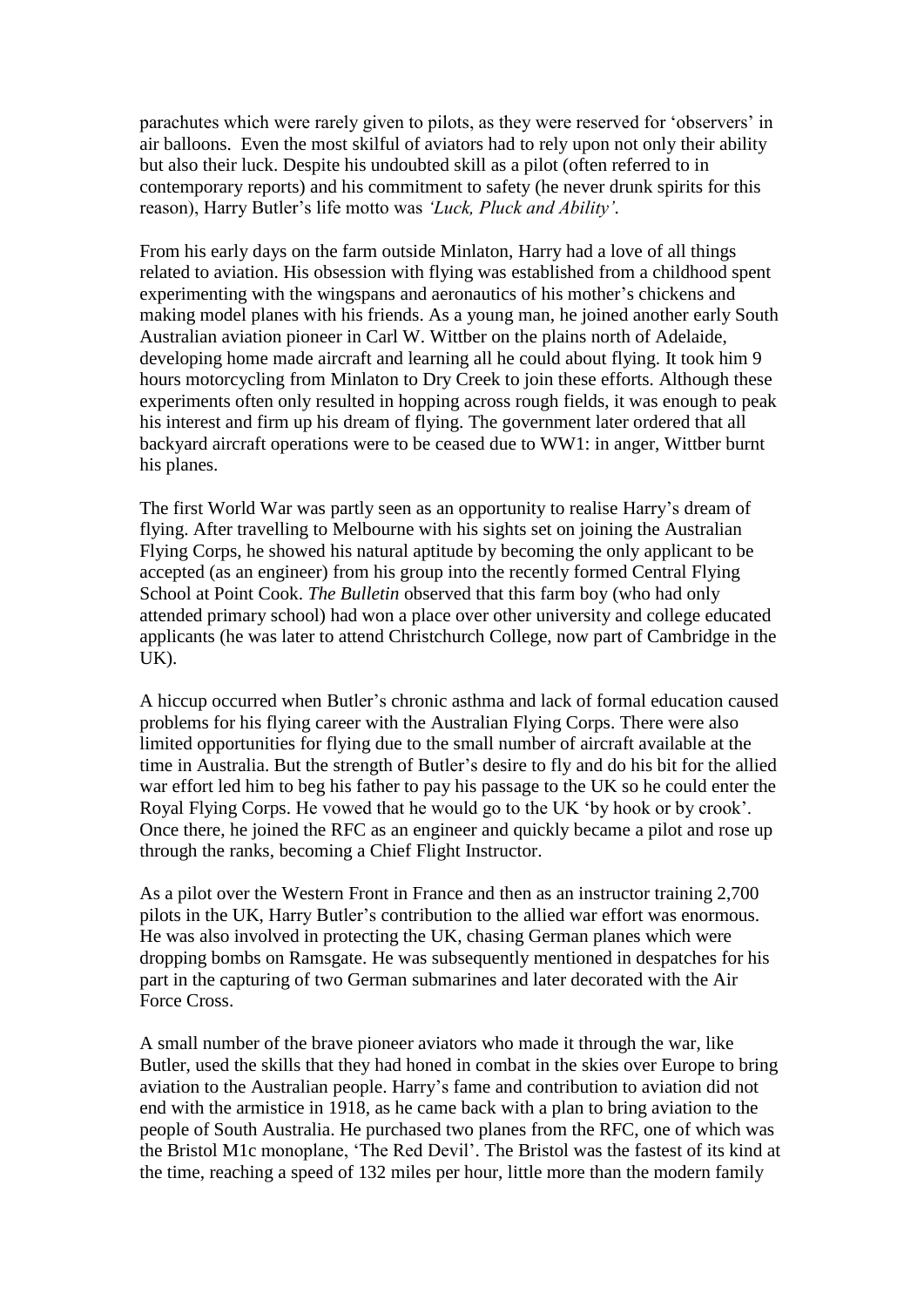car. Harry Butler was on a path to fulfilling a promise to one day return triumphantly to his home town in an aeroplane, the likes of which had never been seen before.

True to his word, Harry flew from Adelaide to Minlaton over St Vincent's gulf, and witnessed a homecoming that drew crowds from all over the Yorke Peninsula as well as Adelaide. He put the small farming community on the map by conducting this first ever air crossing over water in the southern hemisphere. For the trip he wore a primitive life jacket in the form of plastic tubing under his clothing, and a steam launch was waiting in the gulf in case his mission failed. The 4000 postcards he carried held a message from Butler on one side

*"Dear Friend, If ever you feel a bit down the Aeroplane will carry you heavenward where the Sunshine of dear old Aussie shines eternally. So keep on Smiling. The Plane was great in War but it will be greater in Peace. This little souvenir from the Clouds is the beginning of a new era in mail and passenger transport. So keep your eye on the Aeroplane. Yours, Harry J Butler, Captain R.A.F."*

Perhaps he also had posterity in mind when on the way back to Adelaide he dropped a leaflet over his old school at Koolywurtie:

*To my old school and scholars, I sincerely hope that this little message from the air will bring you the very best of luck.*

When he returned to Adelaide, he was met by a large crowd headed by Chief Justice Sir George Murray and Governor Galway who declared *'you have made South Australia proud'.*

In the next few years, Harry Butler was a central figure in Australian aviation. Keen to show the great potential of aviation, he used every available opportunity to have his little monoplane, the Red Devil, in the air. As the nickname of the plane suggested, Butler was a daredevil with a love of aerobatics, at a time when it was highly dangerous. The local newspapers could not get enough of the cheery, eccentric and debonair Captain Butler, and he became as regular a fixture in their pages as he was in the sky above Adelaide.

*"Opening the performance with a display of looping the loop, Captain Butler included in his remarkable exhibition the spinning nose dive, rolling, halfrolling, the side slip, Immelman turns, spiral descents, and flying upside down. One of his most sensational feats was a spinning nose dive from a very high altitude."*

Crowds emerged wherever his little plane went, performing spins, rolls and death defying dives leaving crowds hungry for more. Large crowds flocked to such aerial displays to see the 'flying man' and his aeroplane, for many the first ever sight of an aircraft. As a contemporary report by the *Register* said of one demonstration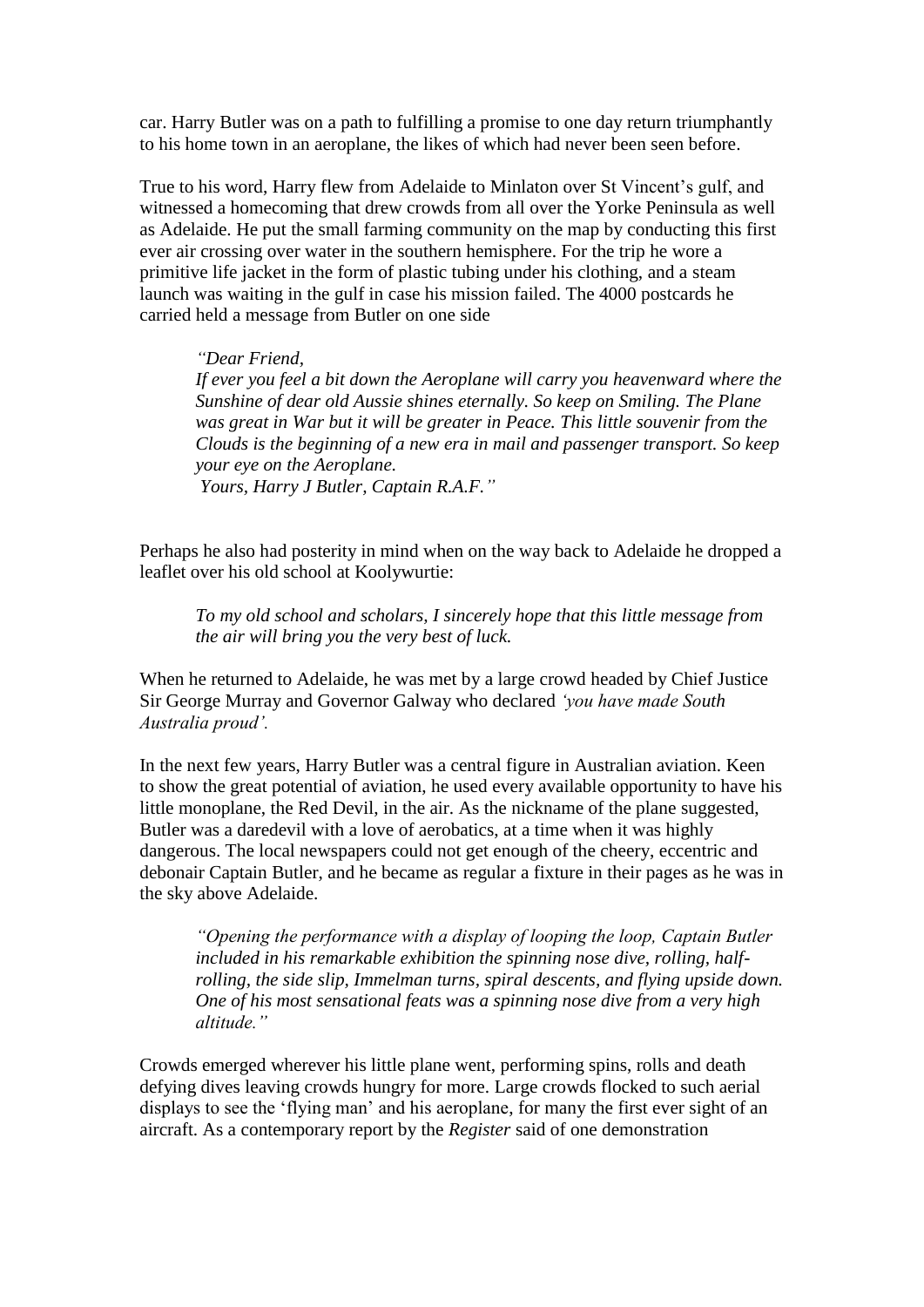*"People were ranged at every coign of vantage – on housetops, on motor cars, on fences and anywhere and everywhere. And when it was over, everyone had been thrilled by the inspiring demonstration given by this fearless flying man. The admiration of the people knew no bounds."*

Captain Butler was also community minded, strongly supporting patriotic and repatriation causes. He used his fame by volunteering his time and his aeroplane to promote the first Australian Peace Loan which raised funds for his fellow Returned soldiers. In Premier Peake's words at the Peace Loan Launch, *'the money was required for repatriation purposes to provide for the future lives of the men who had fought so gloriously to save this country'.* The crowd attending was more than 40,000. Butler also dropped his 'Bombs of Good Luck' pamphlets over the city to promote the Peace Loan. An oil portrait was given to Butler by the Central Traders Association for his contribution to the Peace Loan Day and to honor his 'skill and intrepidity' as 'the pioneer aviator of the state'. Along with other famous returned airmen, Captain Frank McNamara VC and Lt F. S. Briggs, Harry Butler also engaged in Australia's first aerial race over Adelaide to promote the Peace Loan.

Harry Butler's exploits brought him into contact with the prominent people of his day, including South Australian Governor Galway, who requested his presence at Government House just after he arrived in Adelaide from the war effort and Lady Hackett, mining entrepreneur and philanthropist. He also met Prince Edward V111, the Prince of Wales on his visit to Australia, and French General Foch in England, who delivered the terms of the armistice on behalf of the allies.

Butler also welcomed Prime Minister Hughes into Adelaide when Hughes returned from England, following his train with his low flying aeroplane from Salisbury to Adelaide, dropping Peace Loan literature over the Adelaide Railway Station. He then treated the crowd to an acrobatic display, doing *'spinning nose dives that took away the breath of the onlookers'.* Butler also dropped a tree from an aeroplane into Gallipoli Grove, South Parklands which Chief Justice Sir George Murray planted for 'Wattle Day' in memory of the war deed, which was then celebrated as Australia's national day. The tree was

*"a memorial of the initiation of air navigation in South Australia, and a tribute from a gallant soldier to his comrades who have fallen in the field of battle."*

At the time Justice Murray stated that in the future there may be bigger trees dropped from greater heights in the future, but that this tree had the honour of being the first!

Butler became a figurehead for a community which was trying to get back on its feet after the terrible costs of the war, and where large sections of the community had lost loves ones. He also appeared to be aware of his role not only in aviation, but in terms of serving and building the spirit of the community. Butler would go out of his way to bring pleasure to people through his flying displays, flying over hospitals and children's homes. He even got fan letters from prisoners who could glimpse his departures from Northfield and willed him into the air.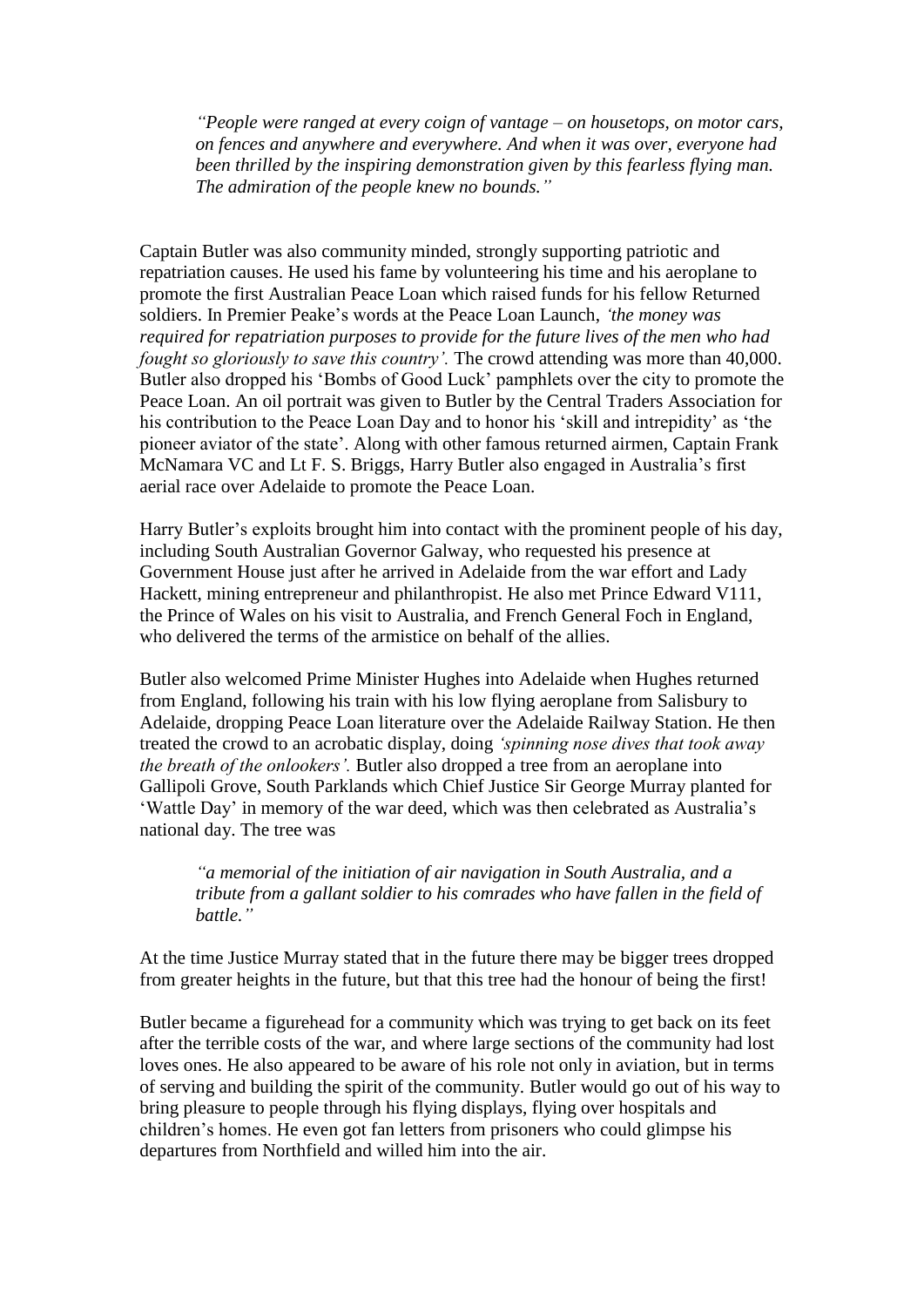Butler's marriage to a local teacher whom he met at Minlaton prior to the war, Elsa Birch Gibson of Bool Lagoon (later Elsa Hay-Taylor), was held at St Pauls in Pulteney Street and attended by the people of Adelaide in their thousands, with street traffic being suspended. As Elsa said '*My people had to come from [Bool Lagoon] and his people had to come from the Peninsula and the whole of Adelaide would have been disappointed if they hadn't seen him married'.* Some of the crowd sat on balconies and rooftops to get a glimpse of the couple, and one excited member of the public pulled off the bride's veil, whilst Butler was encouraged by Priest Bleby to escape through a side door of the church. Elsa had been 'a reluctant bride' of 22 years of age, who had wanted to see 'a bit of the world' before she was married and forced to give up her profession. Elsa remembered that

*'Canon Bleby married me...[and] came to tell us when it was time to go out – "You'll have to come out the side door, Captain. It's your only chance " (laughs)..And I was so furious. I had to walk through this crowd of people. And I had a long veil on. They pulled my veil off, and he was enjoying it and I was looking so mad. Oh, it was terrible. I don't really think I was frightfully in love with him at that point of time. I remember crying when we were driving away on our honeymoon. I fell in love with him after I married him. I really did – he was wonderful.'*

Harry Butler's plan to bring aviation to South Australia involved purchasing an 'airport' at Northfield and starting the first commercial flying business with his engineering partner Kauper, so everyone could experience the joys they had discovered as aviators. This is where the Smith brothers landed after they completed the first UK-Australia flight: a small memorial currently marks the spot. Butler's strong belief was that aeroplanes could be used for a number of civilian purposes, but he needed the support of the people to embrace this venture. Butler took the first aerial photographs of Adelaide and surrounds and also sold to the government what became Adelaide's first government airport at Hendon.

Perhaps aware of the precariousness of his profession at the time, Butler regularly visited fortune tellers, but his luck ran out when tragically, in 1922, he had a serious crash in Minlaton. This led to multiple breakages in his face and a number of operations to have his face reconstructed. The doctors involved in these operations included the distinguished surgeon, Colonel Sir Henry Simpson Newland, and founding member of the Anesthetists Association, Dr Gilbert Brown.

A year and a half later, Henry Butler suddenly died from an abscess of the brain, aged 34, bringing shock to the community. The outpouring of emotion and grief by the public and the many thousands that lined the streets for his military funeral procession (despite just a day's notice), were testament to his popularity and the regard with which the people of South Australia held him. His state funeral was accorded full military honors. Following this, the South Australian community raised funds for a memorial for the 'pioneer aviator' of the state, the Art Gallery portrait. In the wake of the funeral, *The Pioneer* newspaper of Yorketown asked the local community to remember that

*Though short the span of his life, it was filled with honor and achievement – and to what greater ambition can man aspire for truly indeed*